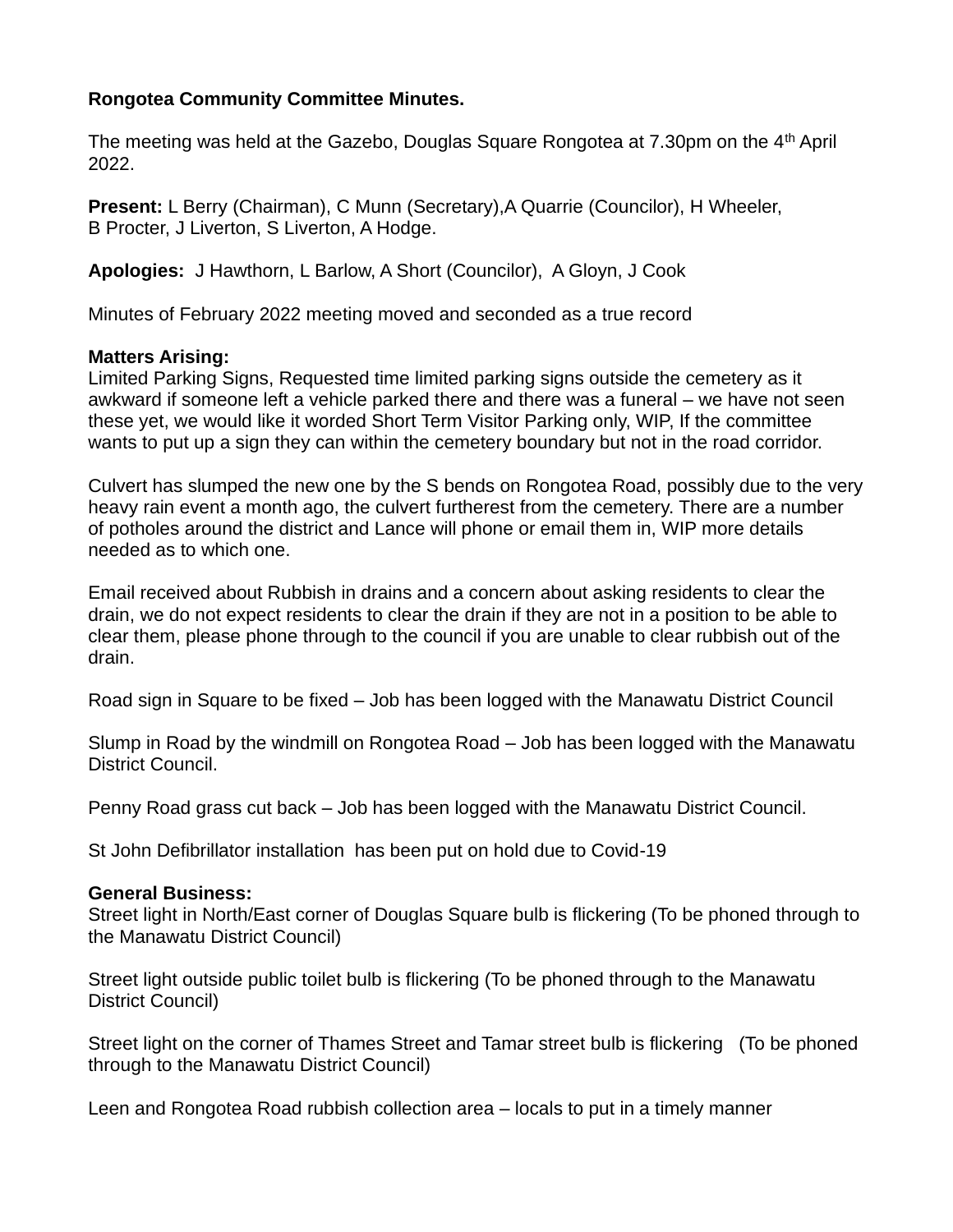Recycling bins overfull – if you notice they are full ring through to the council, which will help get bigger bins. The more people that ring they will give us bigger bins or more bins

## **Council Report:**

- Impacts of MDC & contractor staff with covid or home isolation, staff shortages are starting to bite and some services have been reduced, the Feilding Library has reduced it hours (mainly closing earlier), solid waste and recycling services have been impacted, Roading has had to roll over some summer construction works until next year due to higgins having many staff away and this week MDC does not have enough staff to run both the front reception and call centre so daytime phone calls will go to our after hours provider. Ahead of the government decision, MDV lifted it's vaccine pass entry on both Library and Makino Pool.
- Extraordinary vacancy Feilding Ward, with Cr Hilary Humphrey resigning and moving to a new role in Christchurch, we are left with a vacancy, it was decided that as it is within 12 months of the next Local Government elections we would not hold a costly bielection but would carry the vacancy until October
- Quarterly Economic update for Manawatu District to Dec 31<sup>st</sup>, The Manawatu economy performed strongly for the whole of 2021. This was largely due to the strong markets in agriculture and record construction activity including Central Government funding like the Ohakea upgrade and the Te Ahu a Turanga (Manawatu – Tararua) highway project. However it hasn't been all plain sailing with Labour shortages, supply chain issues and inflation. Of course this first quarter we have already seen high fuel prices skyrocket and groceries go up significantly, greatly impacting household affordability. For some it will be a very financially challenging year ahead.
- Open spaces contract review, we had an independent review of our contract with Recreational Services which stated we are getting good value for money and quality services, Upon that we have undertaken to directly negotiate a contract extension with Recreational services instead of going out for open tender, it was noted by man that there is much positive feedback about this service right across the district
- Animal Control Services- this contract has been renewed. This service is provided to us by Rangitikei District Council and is another great example of the benefit of shared services.
- Bioplant Manawatu proposed pyrolysis plant Resource Consent to Horizons. The Horizons commissioners decided that under the RMA guidelines this should be publicly notified and submissions closed 31<sup>st</sup> March. MDC submitted in favour of the plant proceeding which was not unanimous amongst councilors but was supported by the majority.
- Roading emergency works, As the result of the very heavy rain events in December, it is costing MDC \$1.5million to fix roading in numerous locations around the district. We have applied for NZTA emergency funds. But they are running on very tight funding currently so it will be interesting to see what we get. 50% or more would be very satisfactory.
- Public places Bylaw was signed off in February which largely dealt with additional alcohol restricted areas ( as raised by the Police) like the new Feilding skate park & highfield Hill lookout and where mobile food vendors could operate on Council owned land.
- District planning and Food act fees, These are being reviewed and are currently out of public consultation. There were no major changes proposed, just adjustments for